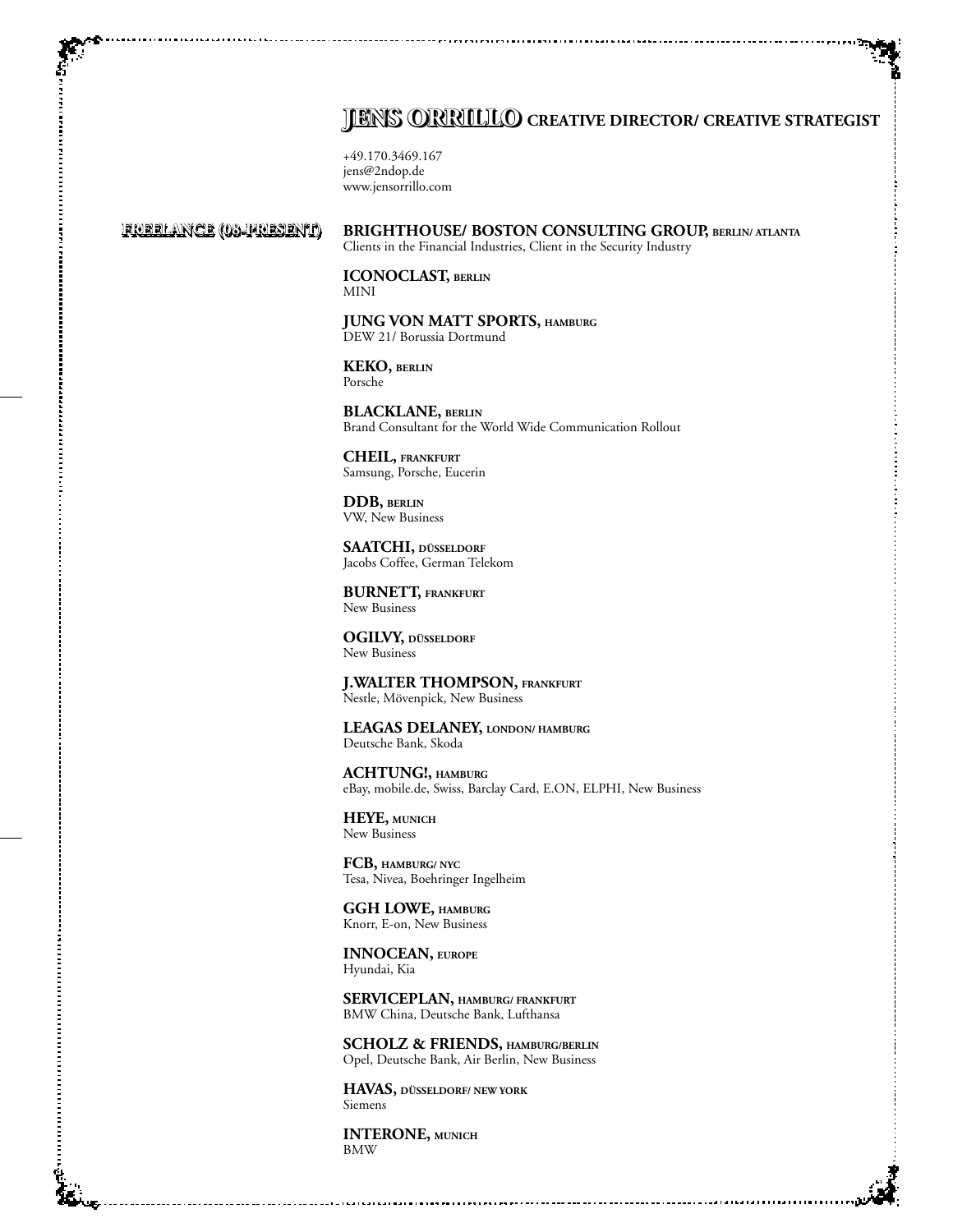**Freelance (08-present) Freelance (08-present)**

**Stink.TV, Berlin** GLO Telecom Nigeria

**MUG NYC, New YorK** MUG

**LA-Red, Berlin/ Hamburg** KIA, Pro7 TV, Chocofresh, Januvia Pharma

**Sapient nitro, New YorK** First Data

**KKLD\*, New YorK/ BERLIN** MINI (BMW) New Zealand, Gigaset, Bayer Pharma, BMW Mobility Systems, Fashion Id

**Deutsch, New York** Prevacid 24HR, Tylenol PM, Motrin IB

**RAZORFISH/ NEUE DIGITALE, BERLIN** Audi, McDonalds

**Publicis, Hamburg/ Frankfurt** Renault, Dacia, DHL Pitch, Zurich Insurance Company

**JWT, New York** Jose Cuervo

**aimaq rapp stolle, berlin** Head Tennis, Budget Car Rental, Native Instruments, Hülsta Furniture, PitStop, New Business

**VCCP, Berlin** O2 Mobile

**Fenton communications, New York** Healthcare for America, American Rights at Work, No Offshore Drilling Initiative

**NITRO GROUP, New York** Philadelphia Cream Cheese

**Kirshenbaum Bond & Partners, New York** DirectBuy

**Pago Orange juice, Austria** European Wide Campaign Exploratory

**Raymond Weil Watches, Geneva** In-store Events and Product Launch Development

**Freelance (05-07) Freelance (05-07) Concept/art Direction for editorials** **SOMA Magazine, USA WIENER, Austria MAXIMA Magazine, Austria**

**staff (04-08) staff (04-08) Creative director**

**FCB, New York** Eli Lilly Strattera, Roche Hep C, The New York Times, IRS, Kraft, Diet Coke

**Freelance (01-04) Freelance (01-04)**

**Publicis, Frankfurt** Coca-Cola Light

**Springer & Jacoby, Hamburg** EuroHypo Investment Bank, Müller Milch Dairy Products

**McCann-Erickson BCA, Frankfurt** DWS Fonds by Deutsche Bank, Opel GM

**Steinle Melches, düsseldorf** C&A Fashion Retailer

**Cayenne, düsseldorf** Goldwell Haircare, Canon Cameras, Yakult Biotic Drinks